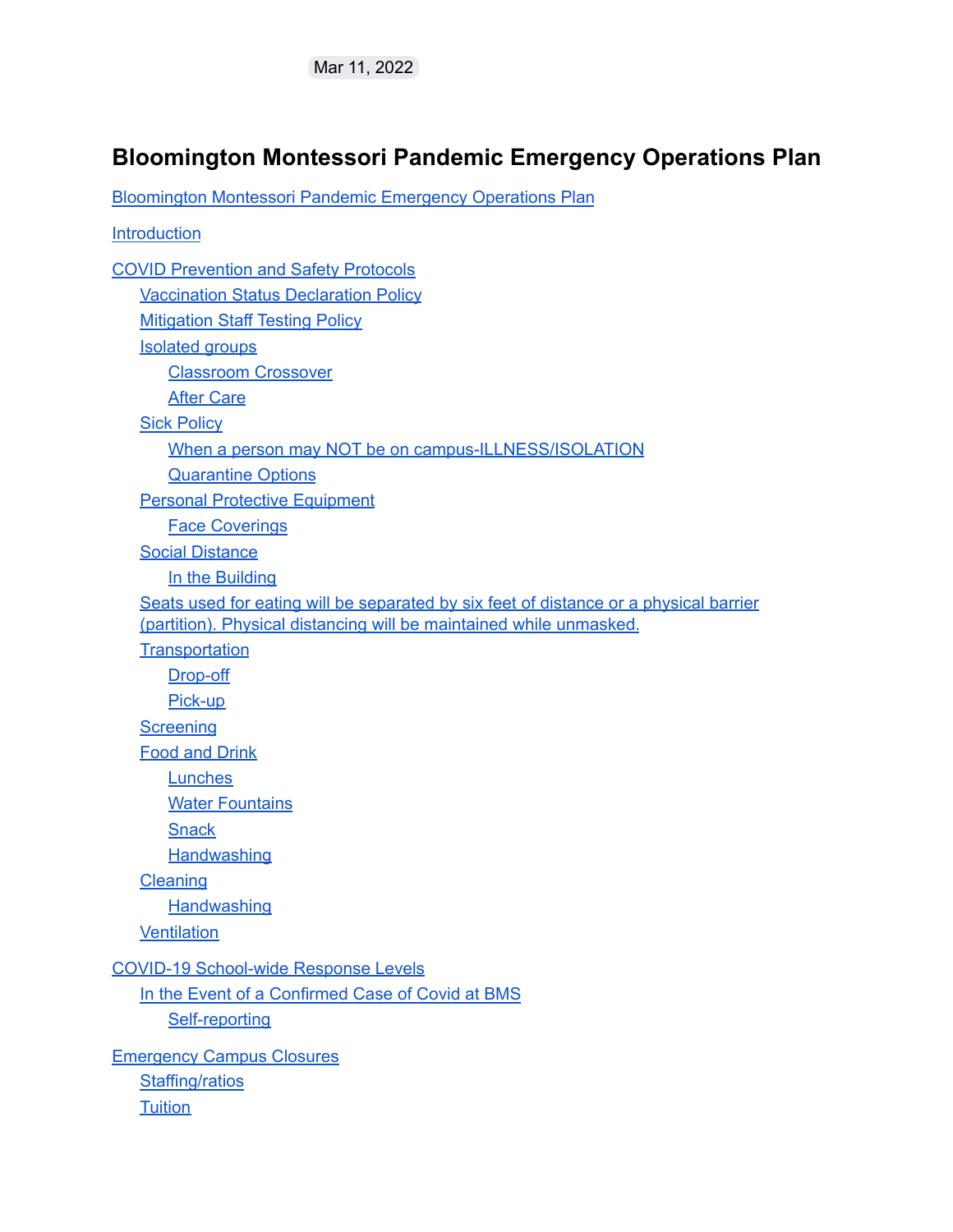**[Cleaning](#page-10-3) [Attendance](#page-10-4) [Events](#page-11-0)** School [Gatherings](#page-11-1)

# **Introduction**

As the pandemic changes, and hopefully begins to dissipate, we must evolve with it to do our best to ensure the health and safety of our staff and families and also to provide the most balanced learning environment we are able. The following document outlines what Emergency Operations Protocols will be in place as of March 21, 2022. For the remainder of the school year, these guidelines will be reviewed every two weeks and updated as needed. In the event of a community surge of Covid-19 or the rise of a new concerning variant, immediate reinstatement of some or all protocols from previous PEOPs may be necessary. These include outdoor masking, heightened physical distancing, and quarantine requirements.

BMS continues to communicate with the Monroe County Health Department (MCHD) and Indiana State Department of Health (ISDH). Please see their websites for the most up-to-date publications for school recommendations. Most recommendations at these levels have been lifted at this time.

We encourage all families and staff to get vaccinated if they are able. Vaccination ensures greater safety to the person who is vaccinated, as well as decreasing the opportunity to transmit Covid to others. In short, the higher the vaccination rate within our school, the closer we can get to a sense of normalcy for all of us. Vaccination resources and information can be found on the ISDH and CDC websites.

# <span id="page-1-0"></span>COVID Prevention and Safety Protocols

#### <span id="page-1-1"></span>Vaccination Status Declaration Policy

Effective immediately, all vaccine-eligible students and staff are required to declare whether they are unvaccinated/partially vaccinated (with no current plan to become fully vaccinated) or fully vaccinated against COVID-19 with a vaccination currently approved for emergency or general use for that purpose by the Food and Drug Administration.

Vaccine information should be provided directly to the Head of School using the provided form. Submitting proof of vaccination is recommended, but not required. Those who have not completed and returned a declaration form will be considered unvaccinated for the purpose of Covid mitigation guidelines.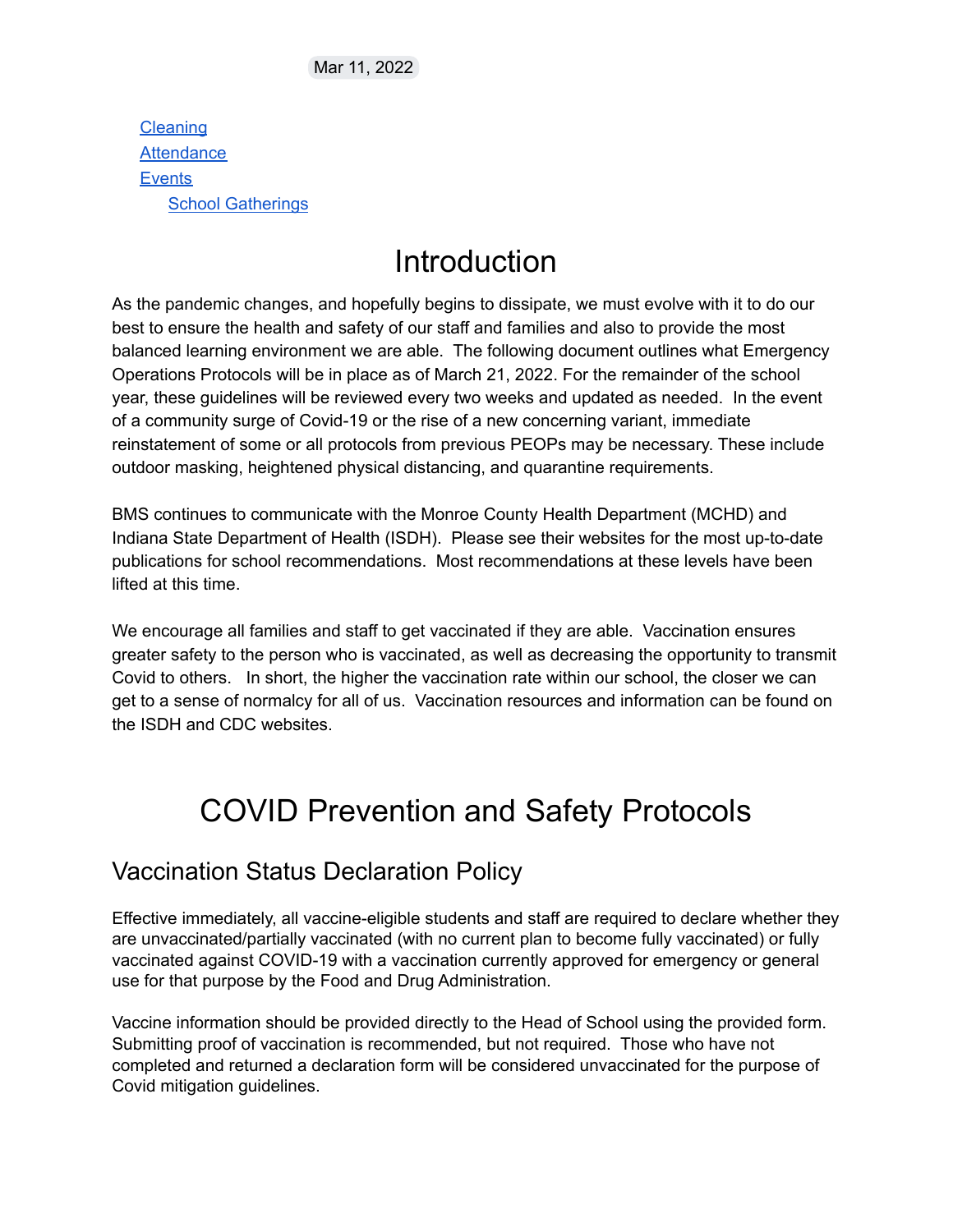### <span id="page-2-0"></span>Mitigation Staff Testing Policy

BMS will test all staff who are not fully vaccinated against COVID-19 bi-weekly. Staff who are fully vaccinated against COVID-19 are invited and encouraged to participate in testing.

Testing will occur via PCR saliva test. Testing will occur twice weekly, every week in which the school is open, and will continue until either: a) the Pandemic Emergency Operations Plan is discontinued from use by the Board of Directors, or b) the testing procedure currently offered to the school is discontinued by MCC. If the school is open during the week, but not open to faculty and staff on the Wednesday of that week, then the Head of School will notify participating staff of the schedule to follow for that week's testing.

Testing will occur in the front office of the school. Participating staff must submit a sample by 12 pm. Participating staff will submit a saliva sample into the designated equipment under the direction and supervision of the Head of School. Staff should not drink, chew gum, vape, or smoke for 60 minutes prior to their testing time.

Staff who are required to test due to their vaccination status may miss testing under the following conditions:

- They are currently experiencing symptoms of COVID-19 (in which case they should be absent from campus and scheduled for symptomatic testing elsewhere);
- They are quarantining off-campus as a close contact of someone who has been diagnosed with COVID-19;
- They are currently participating in PCR mitigation testing with another organization. In this circumstance, the individual should report this information to the Head of School, including the testing organization, the type of test being conducted, the testing schedule, and weekly testing results. Should off-site mitigation testing end prior to the end of BMS's testing program, that individual will be required to participate in BMS testing;
- They are not present for the entire week due to professional development, vacation, sick leave, or other forms of paid or unpaid leave; or
- They have tested positive for COVID-19 within the last 90 days.

Staff members who know that they will be absent on a scheduled testing day, but not absent for the entire week, should contact the Head of School to discuss their options.

Should any staff member at BMS test positive, that individual will immediately submit a list of close contacts to the Head of School, leave campus, and follow the quarantine and testing procedures outlined elsewhere in the PEOP. The Head of School will immediately follow classroom closure or distance learning procedures as outlined elsewhere in the PEOP.

#### <span id="page-2-1"></span>Isolated groups

- To the greatest extent possible, children will be with the same group of students and staff each day in separate physical spaces.
- Groups cannot be in the same space at the same time for recesses, lunches, etc.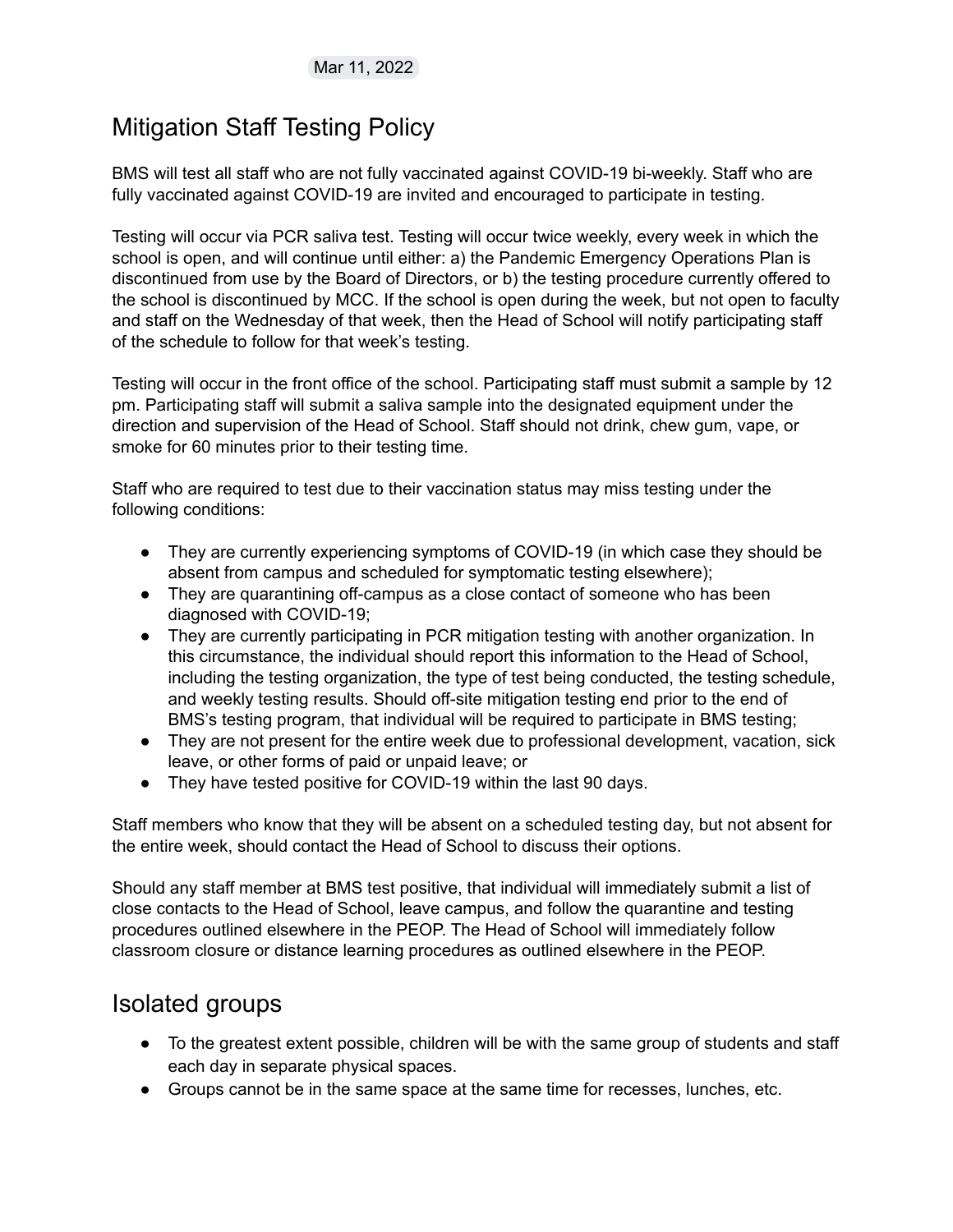- <span id="page-3-0"></span>● To the greatest extent possible, staff members will not come in direct contact with more than one group of students.
	- Classroom Crossover
		- Isolation of groups can only be maintained to the level possible/practical. Certain pairs of groups throughout the school will unavoidably share spaces and staff at times. These groups are as follows:
			- Morning and afternoon half-day classes will be sharing teachers and a classroom. Therefore, they are considered one pod.
			- Lower Elementary classrooms share a hall, library, and other communal spaces. Therefore, these groups will be considered a combined group.
			- Upper Elementary classrooms share communal spaces and receive lessons from all upper elementary staff. Therefore, these classrooms will be considered a combined group.
		- Because these groups will not be isolated from each other, they may participate in recess together.
		- Vaccinated staff, such as the Spanish teacher, substitutes, or interventionists, will be allowed to visit multiple classrooms.
		- After Care
			- After Care will be divided into Lower Elementary and Upper Elementary After Care Programs in an effort to limit the classroom crossover (outlined above) to that which already occurs during the school day.
			- A limited number of spaces will be provided to each program. This number will be continually reevaluated based on risk level but will begin with 24 Lower Elementary spots and 13 Upper Elementary spots.
			- Consistent attendance in After Care will help protect students and staff. Families will have the option to sign up for After Care one month at a time, for all school days during the entire month, for a flat rate of \$175 per month, through FACTS.

#### <span id="page-3-2"></span><span id="page-3-1"></span>Sick Policy

- Screen children before coming to campus
	- We will be using the ISDH screening tool found here: [At-Home](https://www.coronavirus.in.gov/files/21_Parent-screening-12-29-21.pdf) Covid **[Screening](https://www.coronavirus.in.gov/files/21_Parent-screening-12-29-21.pdf)**
- <span id="page-3-3"></span>● When a person may NOT be on campus-**ILLNESS/ISOLATION**
	- Students or staff exhibit one or more symptoms from the at-home screening tool. If these symptoms start at school, they will be brought to the office for pick-up or sent home. Testing is highly encouraged for anyone experiencing symptoms that cause them to not pass the COVID screening.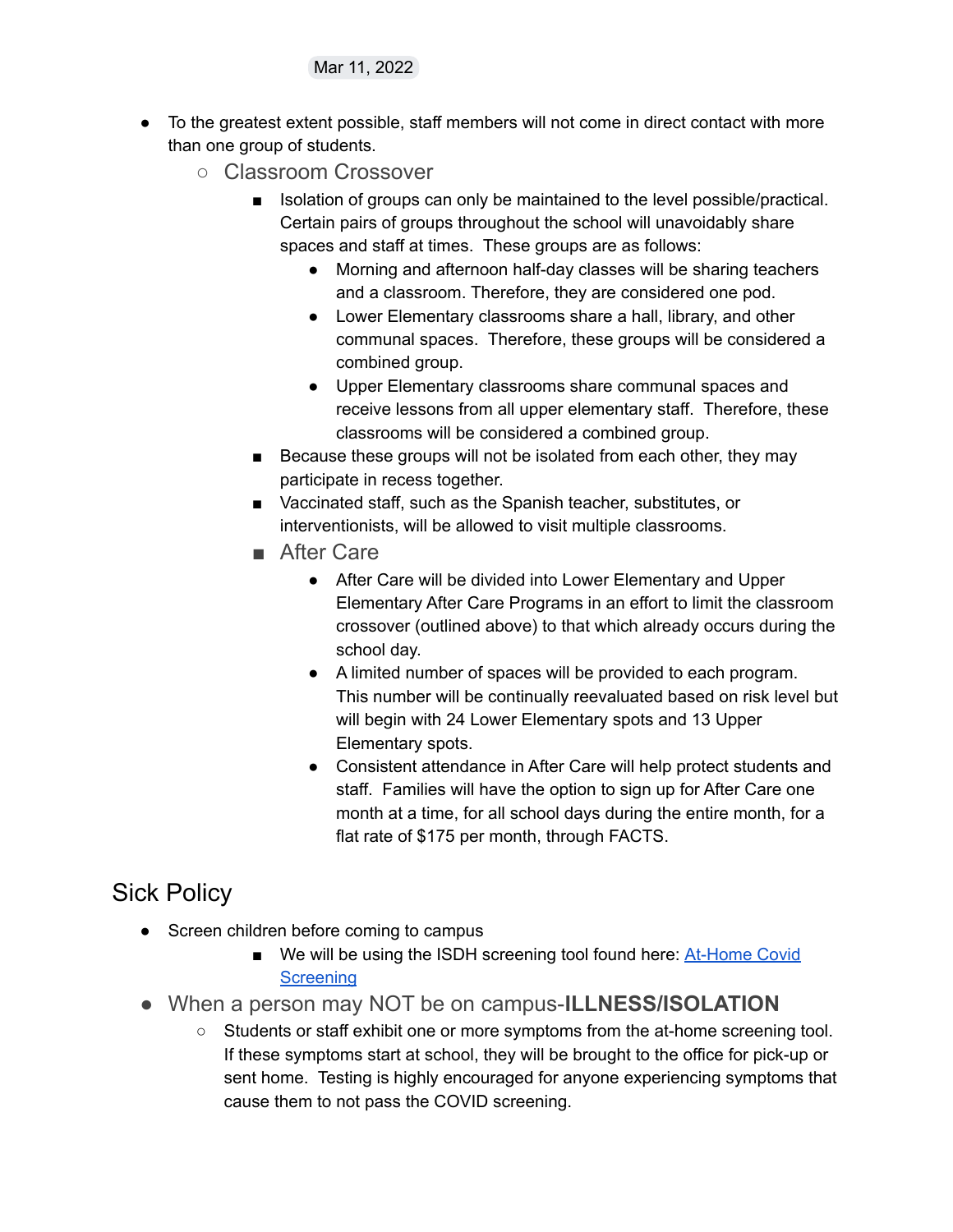- Symptomatic students and staff who do not pass a COVID screening may not return until one of the following applies:
	- They provide a copy of the results of a negative lab-administered COVID PCR or RAPID test.
		- Exception: if a student has had Covid in the last 90 days, they do not need to take a Covid test, and may follow the regular illness policy.
	- They isolate for 8 days from onset of symptoms
- $\circ$  If a student receives a positive COVID-19 test they must be isolated for eight (8) days from the onset of their symptoms with the first day of symptoms being day one (1). Students must also be at least 24 hours fever, vomit, and diarrhea free without medication and their symptoms must be resolving in order to return. They do not need a negative COVID test to return to school after completing their isolation.

#### <span id="page-4-0"></span>● Quarantine Options

- **There is no longer a required quarantine period for close contacts. However, if the student was an unmasked (especially indoors) close contact of someone who tested positive for COVID, we urge families to take the precaution of quarantining the student at home, away from positive individuals, for 5-8 days, and to test on day 5 after exposure.**
- A symptomatic student or staff member should quarantine while waiting for test results.
- The small room adjoining the office will be used as an isolation area that can be used to isolate a sick person.
	- If a sick child has been isolated, staff will clean and disinfect surfaces in the isolation room after the sick child has left. All areas on campus the child has visited will also be disinfected.
		- Sick children's parents will be called to immediately pick them up.
		- Sick staff will be asked to immediately leave campus and head home.
		- If a person is too sick to wait for a ride or drive themselves, paramedics will be called.

## <span id="page-4-1"></span>Personal Protective Equipment

- <span id="page-4-2"></span>● Face Coverings
	- Masking is required **INDOORS** for everyone on campus over the age of 2 with the exceptions of:
		- Documented medical accommodations that include an alternate face covering or mitigation plan.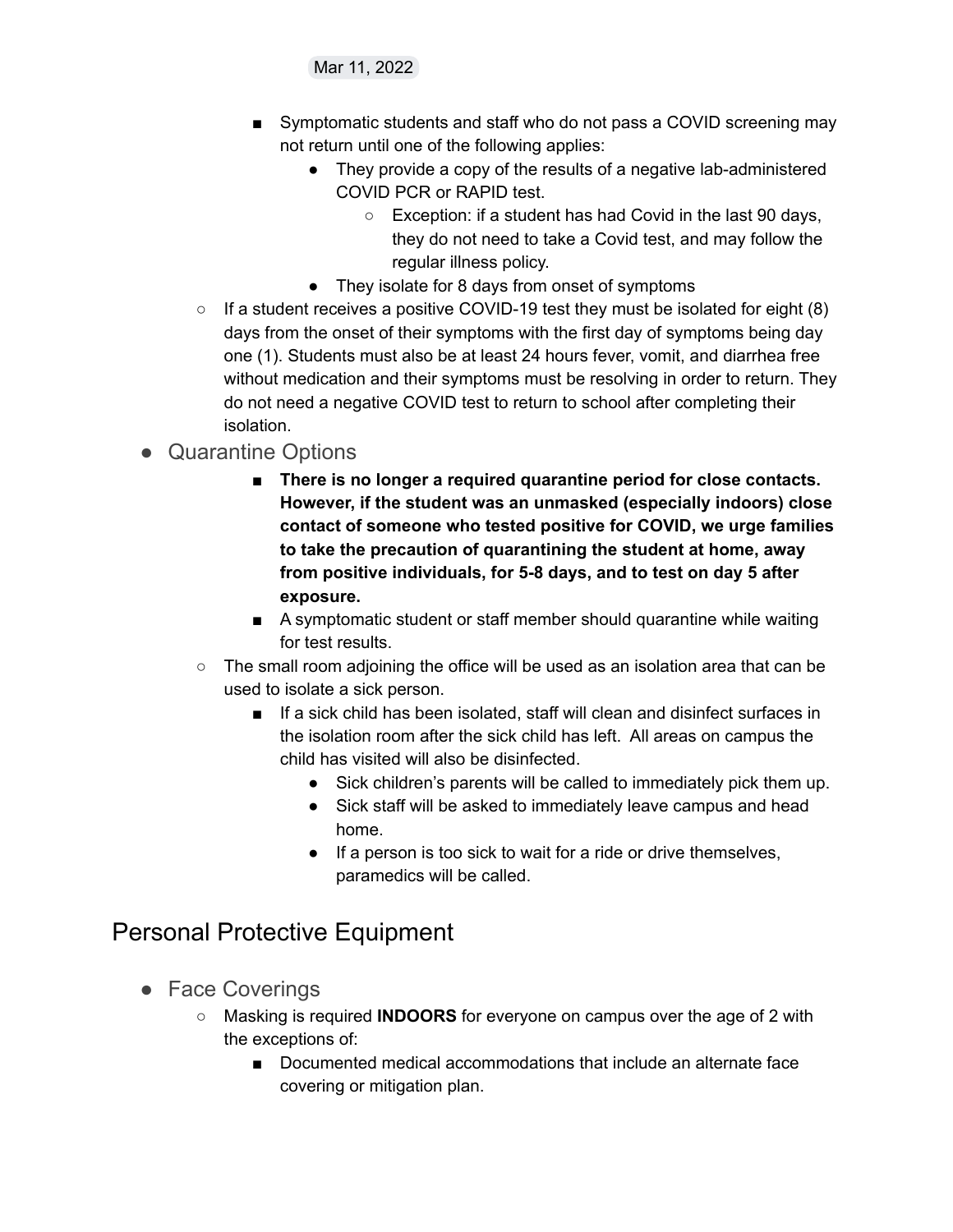- While eating, sleeping, or drinking and physically distanced from others.
- Outdoors, masks will be optional and physical distancing is encouraged when possible.
	- Please have children mask before coming to the door at drop-off, to avoid a traffic jam at the door, unless your child starts their day outside (Hickory Children). Hickory students, who choose to be unmasked outdoors, need to have their mask easily accessible for when it's time to enter the building. .
- Best masking practices and mask options are found on the CDC website here: Your Guide to [Masks](https://www.cdc.gov/coronavirus/2019-ncov/prevent-getting-sick/types-of-masks.html) | CDC
- In addition, the ISDH explains that the following masks are appropriate:
	- Acceptable: Three-layer, tightly woven cloth masks or a two-layer cloth mask with disposable filter that fit well.
	- Better: Surgical grade disposable masks that fit well. Crossing the loops for a better fit on children often causes huge gaps, making the mask ineffective. Children most often require child-sized masks to achieve proper fit.
	- $\bullet$  Best: (K)N95/(K)F95 or (K)F94/(K)F94 masks that fit well.
	- The CDC advises that fit and comfort are paramount. Individuals should come masked in the highest quality option that can be tolerated throughout the school day.

## <span id="page-5-0"></span>Social Distance

- In the Building
	- Seats used for eating will be separated by six feet of distance or a physical barrier (partition). Physical distancing will be maintained while unmasked.

## <span id="page-5-1"></span>**Transportation**

- <span id="page-5-2"></span>● Drop-off
	- Staff and parents will maintain social distancing whenever possible. Parents will get students out of cars and walk students to their classrooms' designated entrances.
		- Designated Entrances:
			- Hickory-Early Childhood playground door (new gate entrance on BMS parking lot walkway)
			- Magnolia-Magnolia courtyard playground door (new doorbell installed)
			- Sweetgum-Main building entrance doors (use existing doorbell)
			- Walnut and Maple-Annex main entrance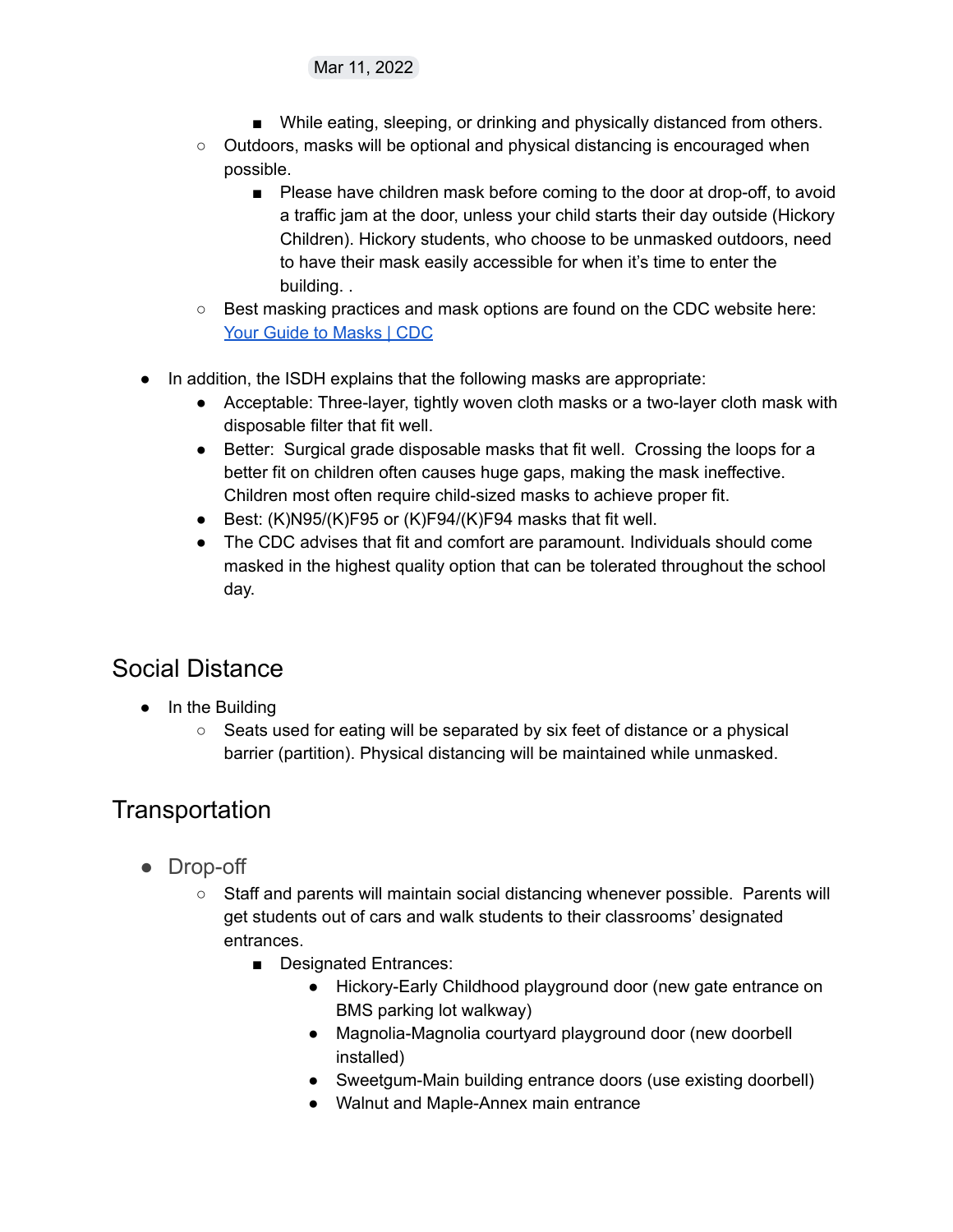- Sycamore and Willow-walk through Magnolia courtyard to patio door (use new doorbell)
- <span id="page-6-0"></span>● Pick-up
	- Lower Elementary will be dismissed from the Annex front entrance.
	- Upper Elementary students will be dismissed to the sidewalk at the front of the building to await parent pick-up. It is essential that students dress appropriately for the weather to spend this time outside as comfortably as possible.
	- All-day Early Childhood parents will ring the doorbell.
		- Magnolia: Classroom entrance through Magnolia playground
		- Sweetgum: Main Building doors (use the main doorbell) for drop-off and for pick-up until 4 pm, playground dismissal from the gate after 4 pm whenever weather permits, and from the main entrance during bad weather.
		- Hickory drop-off and dismissal from playground gate.

# <span id="page-6-1"></span>Screening

- Screening principles
	- The recommendation from the Indiana and Monroe County Health Departments is to do home screenings due to the risks and time involved for students and staff when screening large numbers of individuals on-site.
	- Screening K-12 Students for Symptoms of [COVID-19:](https://www.coronavirus.in.gov/files/20_School-Screening-symptoms_10-22-20.pdf) Limitations and **[Considerations](https://www.coronavirus.in.gov/files/20_School-Screening-symptoms_10-22-20.pdf)**
	- All families and staff will be provided a checklist that reflects the guidance of the CDC and the state and local health departments. Families will be provided thermometers as needed. The expectation of following the guidance is part of being a member of a community.
- All staff should self-screen before coming to campus by taking their temperature and identifying any possible COVID-19 symptoms they are experiencing. If a staff member has any questions about whether they should come to campus or not, they should contact the Head of School before coming. If experiencing COVID-19 symptoms, staff MAY NOT come to campus.
- Parents are required to screen their child(ren) at home before coming to campus. This includes a temperature check for fever and an assessment for any COVID-19 symptoms, as well as assessing any possible exposure due to contact with a sick person or travel by a student or household member. Children who have an exposure to COVID-19 or are exhibiting symptoms MAY NOT come to campus. If a household member is exhibiting significant Covid symptoms and is awaiting a Covid test, the child may not come to campus.
- State-supplied School At Home Testing Kits (rapid tests) will be sent home with families by BMS as available, and use of rapid tests as a means of initial testing in the event of symptoms, or as a tool for mitigation testing, is encouraged.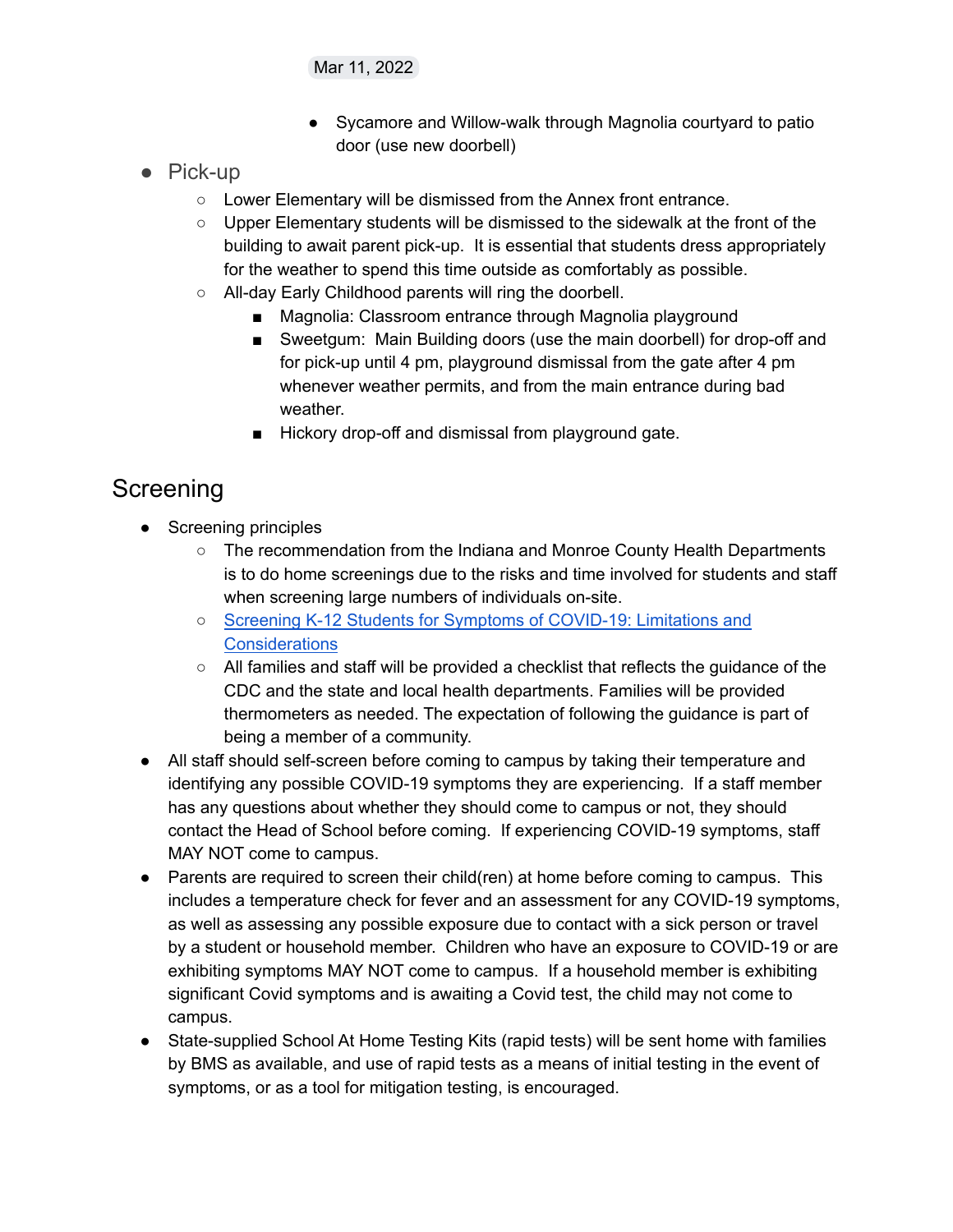○ Use of rapid/PCR tests within 90 days of a positive Covid test result is not recommended.

## <span id="page-7-0"></span>Food and Drink

- BMS will follow all applicable federal, state, and local regulations and [guidance](https://nrckids.org/CFOC/Database/4.9) related to the safe preparation of food.
- <span id="page-7-1"></span>● Lunches
	- Tables will be sanitized before lunch is served.
	- Students will eat in their classrooms at their assigned seats. Rooms will be cleaned and disinfected after lunch.
	- Paper napkins will be used in lieu of cloth.
	- Used dishes will be placed in bins and taken directly to the kitchen. Any adults touching used dishes must wear gloves, remove and dispose of gloves properly immediately after the task, and wash hands.
	- National Lunch Program guidelines will continue to be followed.
	- Staff will plate each meal so that multiple people do not touch serving utensils.
- <span id="page-7-2"></span>● Water Fountains
	- Water Fountains will be closed and students are encouraged to bring a personal water bottle labeled with their names. If they do not have a water bottle at school, a cup of water will be provided.
- <span id="page-7-3"></span>● Snack
	- Sinks used for water bottles and food preparation should not be used for any other purposes.
	- BMS will prepare prepackaged snacks with individual servings of healthy food options for Early Childhood students twice a day. These will be assembled by the Kitchen Manager in the certified kitchen.
	- $\circ$  Elementary students will be invited to bring their own snacks from home, which must be eaten at their individual workspace or outdoors.
		- We encourage families to pack snacks that are less messy and easy for children to eat independently. Snacks must be healthy and may not be shared. Recommended snack options will be covered in classroom welcome letters.
		- If a student forgets their snack, elementary teachers will provide a healthy option.
- <span id="page-7-4"></span>● Handwashing
	- Children should wash hands prior to and immediately after eating.
	- Adults should wash their hands before preparing food and after helping children to eat.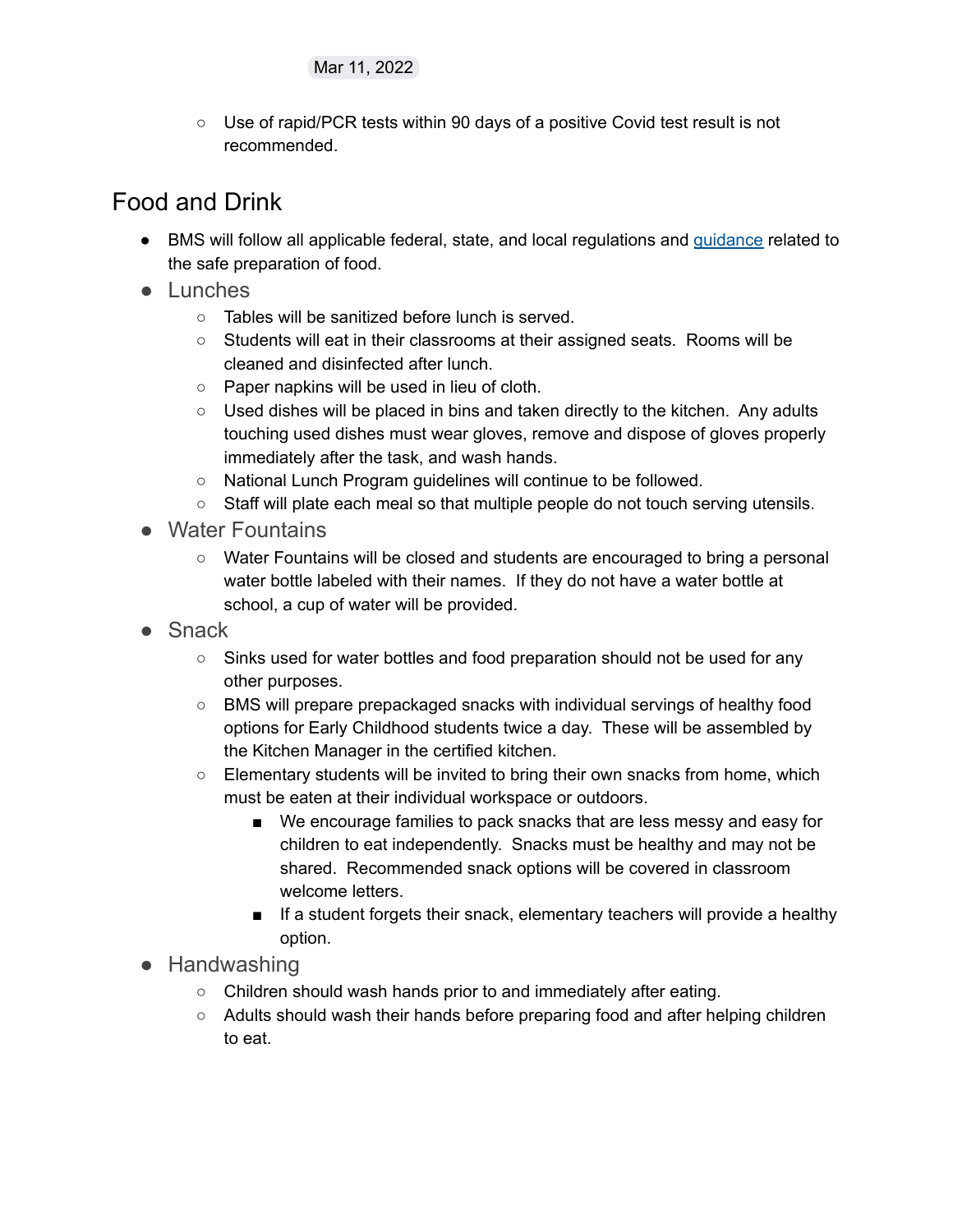## <span id="page-8-0"></span>Cleaning

- BMS will provide staff training on cleaning procedures, and also on the proper use of the provided, approved cleaner (QUAT cleaner).
- Rooms will be sanitized and cleaned once mid-day, in addition to the evenings
- <span id="page-8-1"></span>● BMS will follow daily schedules of required cleaning for each classroom and will monitor compliance. Frequent handwashing will be enforced and materials and high-touch items will be disinfected regularly.
	- Handwashing
		- Frequent handwashing is required for staff, including before and after any food prep, bathroom use, blowing nose, administering medication/ointment, or helping children with these types of activities, using soap, and at least 20 seconds of washing.
		- Support children to wash their hands upon arrival, before eating or after blowing their nose, using the restroom, or coming in and out from the playground will be provided to the greatest extent possible.
		- Hand sanitizer will be available to children and staff at all times, although handwashing is always preferred if possible. Children will be helped to use hand sanitizer when needed (such as after wiping nose) if handwashing is impractical.
			- Young children must be supervised when using hand sanitizer to prevent swallowing or getting it in their eyes.
		- Children will be given explicit lessons and reminders on the importance of avoiding touching face, hands, nose, mouth, and eyes. Staff will also work to model this.

## <span id="page-8-2"></span>**Ventilation**

- Classroom groups will go outside whenever feasible for learning, work, and play while balancing weather-related comfort and safety and other factors that impact effective learning.
- When indoors, windows will be opened as much as possible to increase ventilation while balancing allergies, comfort, and the financial and environmental impact of increased HVAC use.
- BMS has had HVAC efficiency evaluated for the school to assure fulfillment of standards and added MERV 13 filters in the HVAC system. Additional HEPA units are also used in each classroom and office spaces.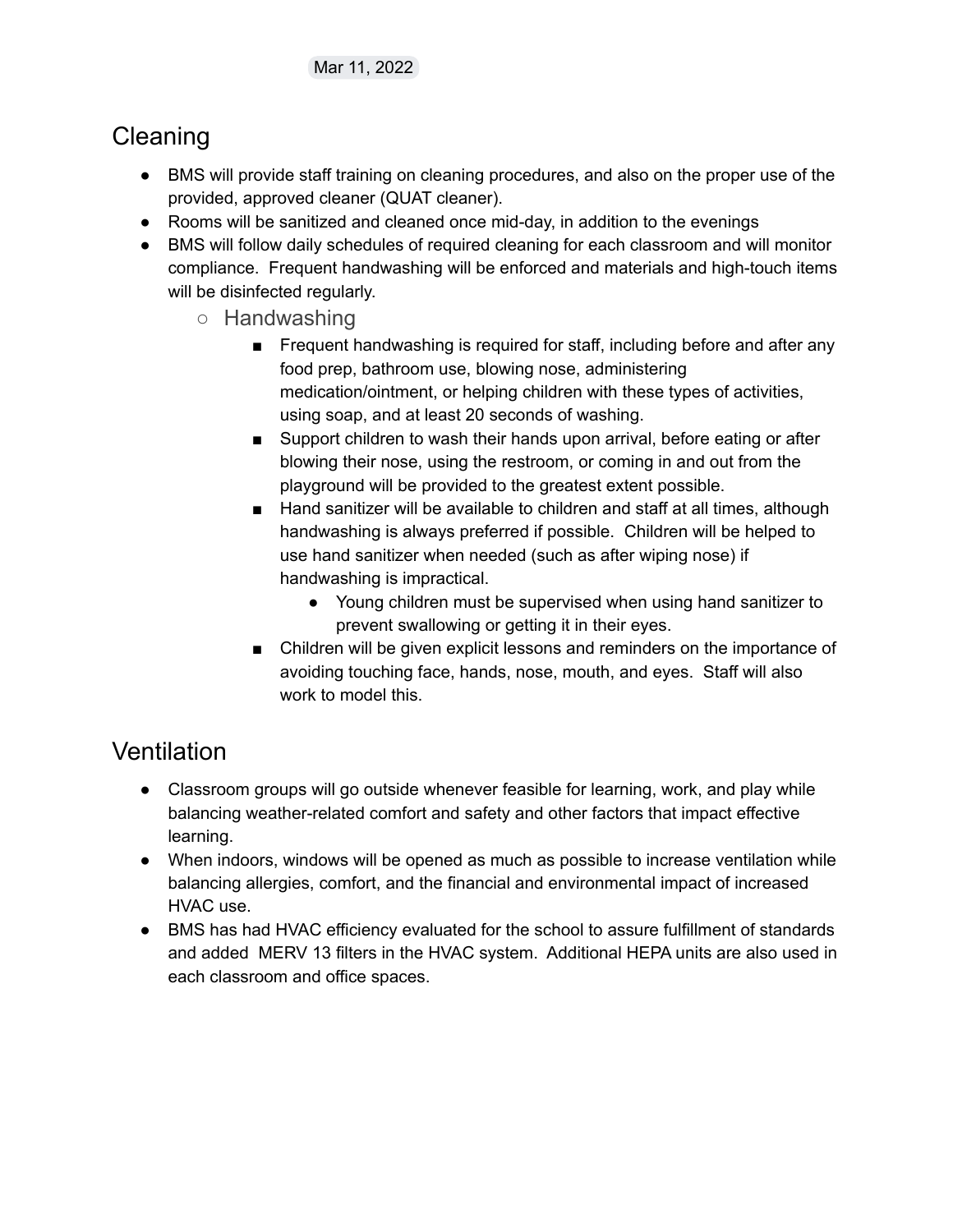# <span id="page-9-0"></span>COVID-19 School-wide Response Levels

## <span id="page-9-1"></span>In the Event of a Confirmed Case of Covid at BMS

- <span id="page-9-2"></span>• Self-reporting
	- $\circ$  If a student exhibits Covid symptoms or tests positive, we depend on families to report this to the school. We will ensure reporters' privacy to the greatest extent possible. Our community will be notified of the risk level, with no names associated. It is vital that family and staff feel comfortable reporting.
	- $\circ$  The school will work with the family to determine the safe date of return to school.
	- $\circ$  The school will notify any particularly close contacts or high risk contacts of the positive individual and encourage voluntary quarantine.
	- The classroom will be notified of the positive test of a classroom member, and encouraged to symptom screen and mitigation test at home on day five from exposure.
	- $\circ$  The school will notify the school community of any positive tests on a weekly basis.
	- BMS may need to implement short-term closure procedures. The current ISDH recommendation is to consider closure of a classroom if 10% of a classroom is Covid-positive and/or exhibiting Covid symptoms. In the event of a 10% rate, the MCHD will be notified.
		- Closures that are predicted to include three or less school days will not attempt to shift to distance learning.
			- Closures predicted to last longer than three school days will include distance learning opportunities. Teachers will disseminate information to families about these opportunities as soon as possible following notice of closure.
			- During school dismissals, all school events are also canceled.
			- BMS will communicate with staff, parents, and students in a timely fashion about the situation and decisions as they are made. BMS will coordinate with local health officials to communicate dismissal decisions and the possible COVID-19 exposure.
				- In the event of closure, BMS will clean and disinfect the campus thoroughly.
				- With local health officials, the BMS Governance Team will make decisions about extending the school dismissal. Temporarily dismissing child care programs and K-12 schools is a strategy to stop or slow the further spread of COVID-19 in communities. **We understand that closures are very**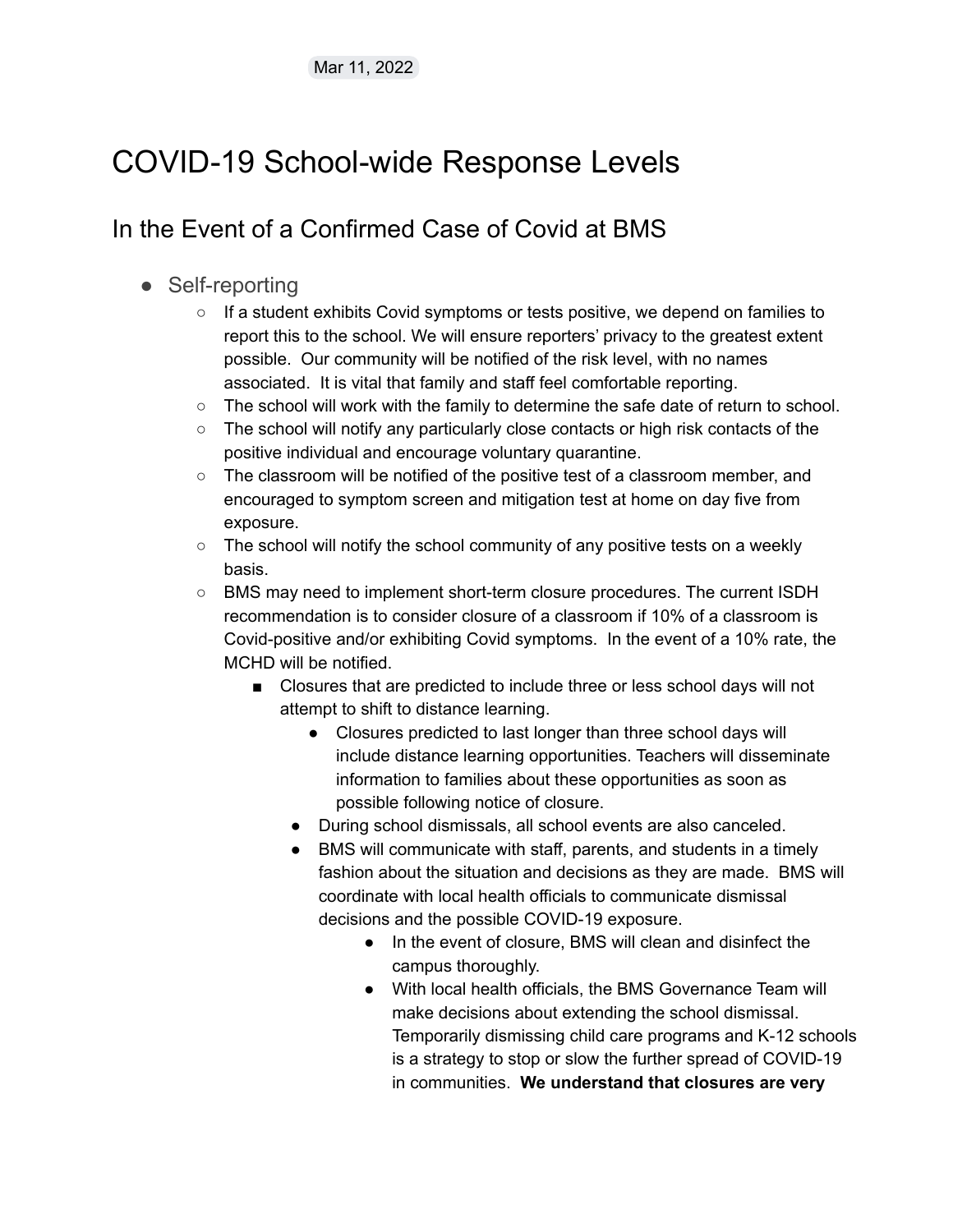#### **hard on families and students, and will work to prevent them as much as possible.**

- BMS will work to ensure continuity of education.
	- $\circ$  If a required pandemic-related absence is expected to be one week or less, individualized practice of the current concepts the child is working on will be provided for students grade 1-6. This will also be provided for kindergartners upon request, as kindergarten is optional in Indiana.
	- If an individual student in grades 1-6, has been or is expected to be absent for more than a week due to COVID-19 related illness, BMS will arrange for at-home learning opportunities including 30 minutes of live individual or small group learning with opportunities for assignment feedback.
	- Please see the "Learning During Pandemic: Required School Absence" FAQ for more details.

## <span id="page-10-0"></span>Emergency Campus Closures

- <span id="page-10-1"></span>● Staffing/ratios
	- $0 \t1: 15$
- <span id="page-10-2"></span>● Tuition
	- Previously published tuition rates and enrollment policy applies.
- <span id="page-10-3"></span>● Cleaning
	- Monthly by contracted service, with disinfecting of high-touch surfaces daily by staff using the building (with expectations that staff in the building will take care of immediate cleaning needs as they arise).

## <span id="page-10-4"></span>**Attendance**

- As in our attendance policy, parents should call the main office to inform the school of student absences and the reason for absence. Due to the pandemic, if the absence is illness related BMS will need to know what symptoms the child is experiencing.
- Teachers will report attendance in FACTS by 9:30 am (1:00pm for Hickory's afternoon class). Any absences for which a reason has not been reported by parents will be followed up on by an office staff member and reasons will be recorded.
- For any absences due to illness, office staff will ensure compliance with sick policies and procedures.
- Medically Fragile Students
	- $\circ$  If a student has a medically documented condition that makes them high-risk for COVID-19, parents should work with administrators to create a health plan for the child. This may include extra safety measures for the child while on campus.